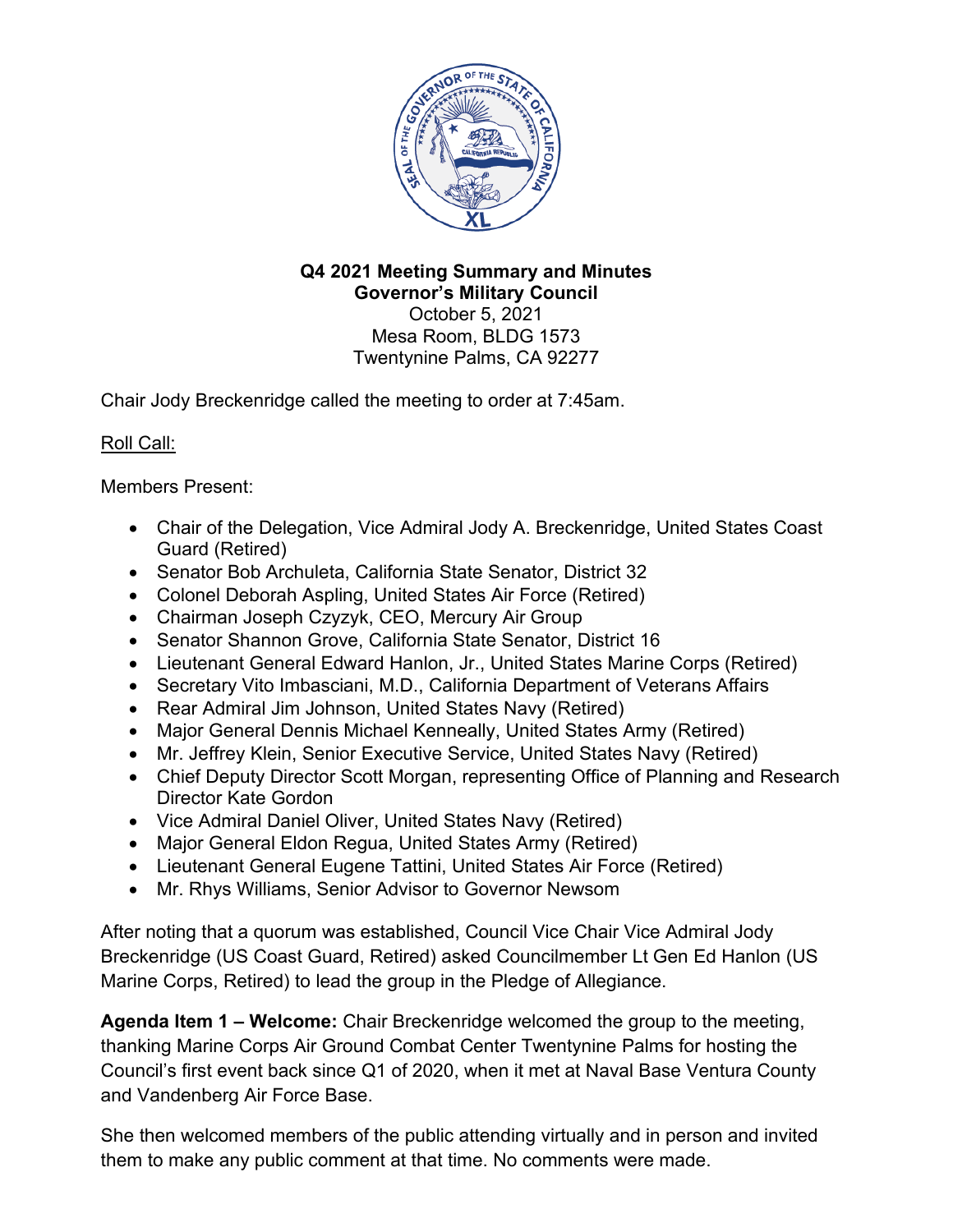# **Agenda Item 2 - Consideration of Action Items:**

Councilmember Rear Admiral Johnson made a motion to approve the Q1 2020 Council meeting minutes. Councilmember Major General Kenneally seconded the motion. The Council approved the motion with a unanimous verbal vote in favor.

#### **Agenda Item 3 - Member Agency Updates and Council Discussion Items**

- 1. Representing Kate Gordon, Director of the Governor's Office of Planning and Research, Chief Deputy Director Scott Morgan provided the Council with a status on offshore wind development in California, energy siting and other long-range planning activities in the state. He provided information on recent grant work with the Sierra Army Depot and community organization, Sierra Army Group, for resilience plans at the base. He then concluded with information about the upcoming energy summit with the Department of Navy, California Energy Commission and California Public Utilities Commission.
- 2. California Department of Veterans Affairs Secretary, Dr. Vito Imbasciani, briefed the Council on the department's COVID response and progress in veterans homes throughout the state.

Chair Breckenridge and several other Councilmembers began a conversation concerning the Defense Health Agency's recent strategy to resize the military health system and close Department of Defense military medical treatment facilities. After much discussion on potential impacts and concerns shared by numerous Councilmembers present, the Chair decided to create a working group that would meet outside of regular council meetings to discuss impacts, outcomes and potential mitigation strategies to address the changes in healthcare in the state for military members and their dependents. It was decided that working group membership would be determined at a later time.

- 3. Representing Dee Dee Myers, Director of the Governor's Office of Business and Economic Development (GO-Biz), Senior Advisor of Business Development Kaina Pereira briefed virtually on efforts in the state regarding defense industry.
- 4. The Council's Interim Executive Director, Allison Henderson, then briefed the Council on proposed defense priorities for FY22. The Council briefly discussed, but decided to confirm the priorities at a later date.
- 5. Several Councilmembers then provided additional updates on events since the last meeting:
	- o Councilmember Col Aspling briefed the Council on her visit to Travis Air Force Base and discussions with the new Commander, Colonel Simmons.
	- o Both Chair Breckenridge and ED Henderson discussed outcomes from partnership events held in cooperation with the California Defense Communities Alliance in September.

### **Agenda Item 4 - Staff Update on Council's Current Efforts**

Interim ED Henderson briefed the Council on ongoing staff efforts in the state. She discussed the potential for an in-person All California Defense Leadership Summit after a